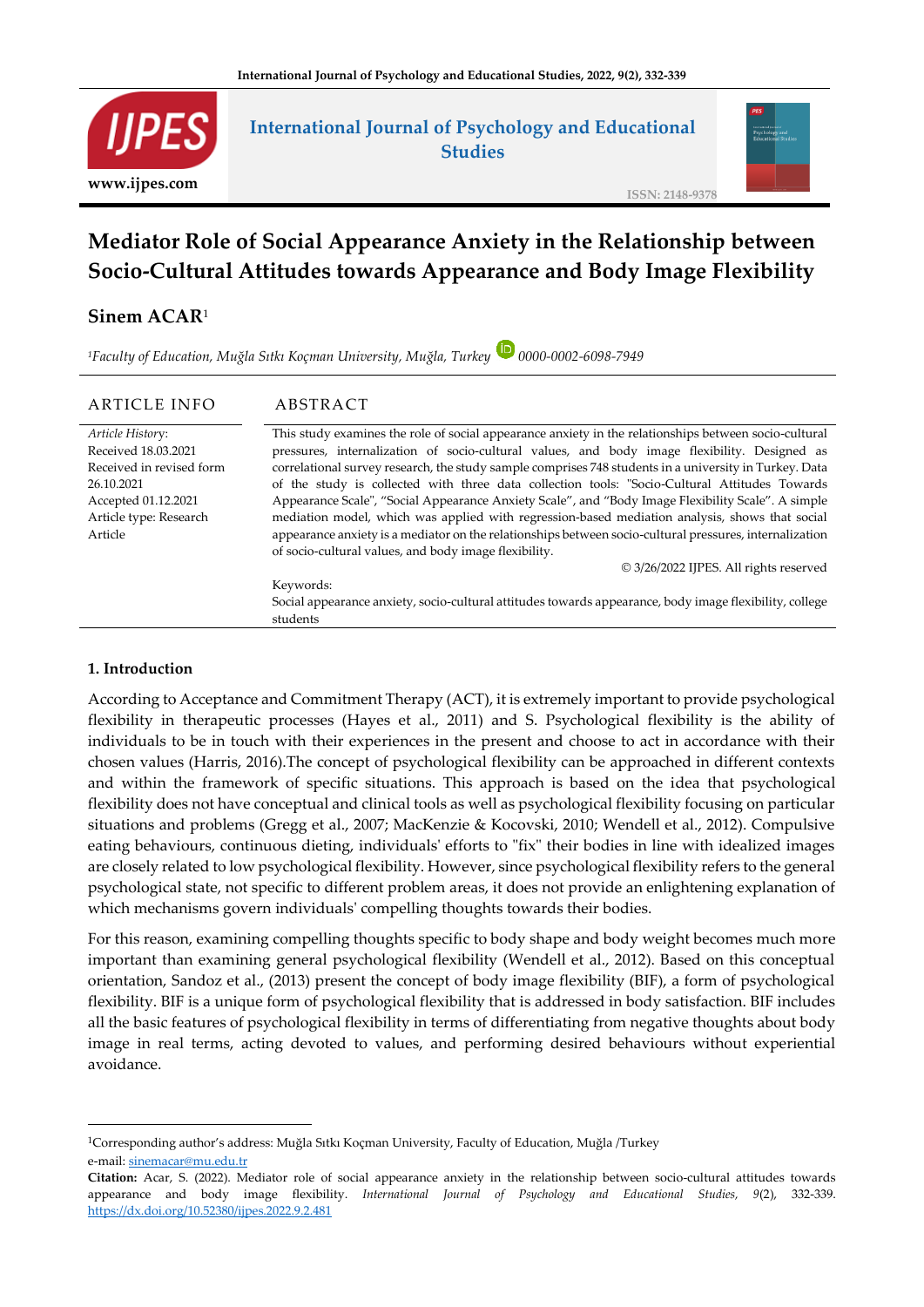On the other hand, the concept of BIF includes the ability to be completely open to compelling events and experiences related to body image without judgment and defence, and consequently the support of valueoriented behaviours (Sandoz et al., 2013). When a person starts to internalize social norms related to body size, he determines his behaviour according to "standards" to meet these norms. According to a study, internalization of appearance-related norms was a risk factor for appearance-related disorders (Thompson & Stice, 2001). So, when the person fails to conform to the standards they perceive, they may experience tension. The tension regarding the difference between the reality of one's body and the ideal body recalls social appearance anxiety. Social appearance anxiety (SAA) is the tension that individuals experience that other peoplother people will determine their physical appearance will evaluate their physical appearance. SAA emerges because of the negative image of the person's body appearance (Hart et al., 1989).

It is noteworthy that there are important relationships between body image and psychological health-related variables. Several remarkable descriptive studies are emphasizing the relationships between negative body image and depression, low self-esteem, and various anxiety disorders (Goldfield et al., 2010, Konstanski & Gullone, 1998; Noles et al., 1985; Oktan & Şahin, 2010); body appreciation and self-compassion (Perey & Koenigstorfer, 2020); body image and attachment style (Arslangiray, 2013); BIF and self-esteem and depression (Baş, 1996; Oktan & Şahin, 2010); BIF and subjective well-being (Oktan, 2012). Another research reported that BIF mediated the relation between body dissatisfaction and psychological distress (He et al., 2020). Another mediation analysis about body image inflexibility confirms that BIF fully mediated the relationship between body mass index and dietary restraint (Tang et al., 2020).

Although no research to date has explored examining the relationship between body image flexibility and appearance anxiety, according to Shepherd et al. (2019), lower levels of cognitive flexibility appear to be linked to higher levels of appearance-related anxiety or concern. According to another research, increased mindfulness significantly predicted social appearance (Montgomery et al., 2016). Despite the emerging attention to body image flexibility, most research presents the psychological variables and their relations with body image flexibility. Although social appearance anxiety and socio-cultural norms related to appearance are important concepts in BIF, no research has explored examining the role of such socio-cultural attitudes and social appearance anxiety on body image flexibility. Sabucedo (2017) considered psychological flexibility and remarks the relevance. According to Stice and Agras (1998), socio-cultural pressures such as, media pressure, peers and family, individuals to adhere to culturally defined beauty standards. According to Leit et al. (2001), male models in media contents have become more muscular and female models have become thinner. Many studies reported female want to be underweight, unlike their male counterparts, who are primarily want to be overweight (Levinson et al. 1986). Values of the socio-cultural construction of values and a potential connection between psychological flexibility. BIF has received no attention directly and there is a need for studies explaining the relationship between BIF and socio-cultural influences.

BIF, which supports approaching the body with sensitivity, being open to compelling physical situations without judgment, and acting in a value-oriented manner in other areas of life, can be considered as a protective psychological factor. Besides, in a cross-sectional study, it was observed how individuals' body images changed in the following years. In this study covering nineteen years, it was determined that the body images of 3127 university students changed negatively (Cash et al., 2004). It seems that the negative body image has a positive relationship with negative psychological variables, and there is no positive change in the body image with the aging body over the years. At this point, explaining BIF, which integrates the concept of body image with the concept of psychological flexibility, seems meaningful in terms of protecting psychological health. It can be said that descriptive studies on body image flexibility are important and necessary to understand BIF better and increase BIF level.

Based on all these explanations, the problem of this research aims to determine the role of social appearance anxiety on the relationship between socio-cultural pressures, internalization of socio-cultural values, and body image flexibility. The hypothetical model established in terms of the understandability of the proposed model is included in Figure I. The hypothetical model presents relations of body image flexibility, social appearance anxiety, socio-cultural pressures, and internalization of socio-cultural values.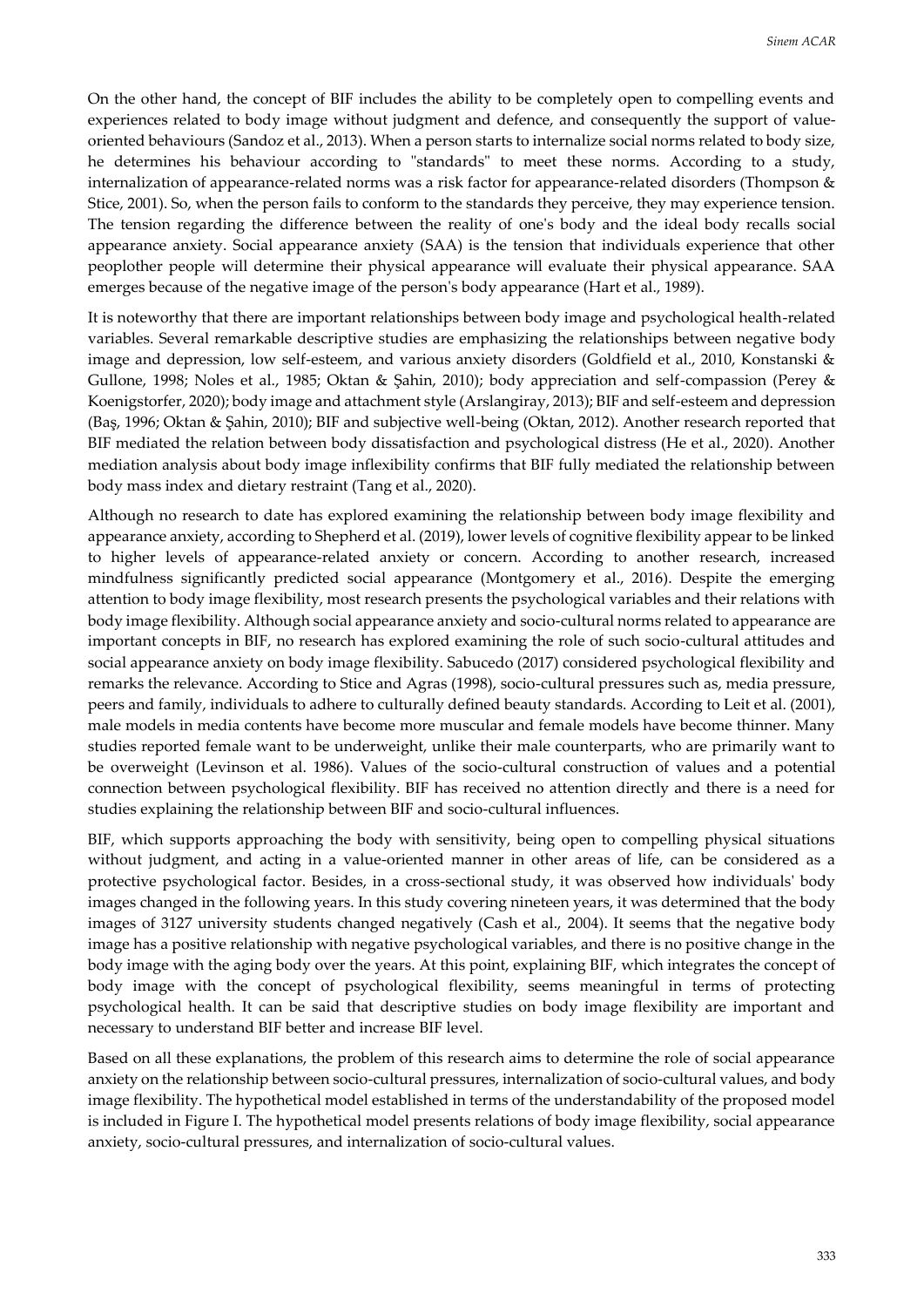

**Figure 1.** *Hypothetical model*

The research hypotheses determined according to the hypothetical model are given below.

H1: Socio-cultural pressures directly affects- social appearance anxiety.

H2: Internalization of socio-cultural values directly affect social appearance anxiety.

H3: Socio-cultural pressures directly affect body image flexibility.

H4: Internalization of socio-cultural values directly affects body image flexibility

H5: Social appearance anxiety directly affect body image flexibility.

#### **2. Methodology**

#### **2.1. Research Model**

The research is a survey model aiming to find relations between social appearance anxiety, socio-cultural pressures, internalization of socio-cultural values, and body image flexibility. The research study sample consists of students in different faculties in a university. The study group was determined using the appropriate sampling method (Büyüköztürk, 2007). When determining the sample size, it is suggested that the ratio of the number of participants to the number of parameters should be at least 10 (N / P = 10) (Kline, 1998). Therefore, 59 parameters (12 items for body image flexibility scale, 31 items for socio-cultural attitudes towards appearance scale, 16 items for social appearance anxiety scale) are included in the proposed path model, (59 \* 10) at least 590 participants supposed to be reached. After all, in the data analysis process, 748 students' questionnaires were analysed.

 $67.2\%$  (n = 503) of the participants are female and 32.8% (n = 245) are male. The age range of the participants is 17-32 and the average age is 20.81 (Sd: 1.93). 33.7% (n = 252) of the participants were in the 1st grade, 6.1% (n  $= 46$ ) were in the 2nd grade, 20.5% (n = 153) were in the 3rd grade and 39.7% (n = 297) were in the 4th grade. Participants completed the survey voluntarily. Ethical approval was received from the Mugla Sıtkı Koçman University Research Ethics Committee in Turkey.

#### **2.2. Data Collection Tools**

**Personal information form (PIF**). In the study, two separate "Personal Information Forms" were used to collect data about some personal characteristics of the students. In this form, to determine the gender, age, grade level of the student participating in the study, information about their undergraduate program was obtained.

**Socio-cultural attitudes towards appearance scale (SATAS).** SATAS, which was used to test the model, was developed by Schaefer et al., (2017). The scale aims to identify the sociocultural risk factors related to body image and internalization (muscle structure) (1, 4, 8, 10, 15), internalization (being weak) (3, 6, 11, 13), internalization (general attractiveness) (2, 5, 9, 12, 14), and media pressure (28, 29, 30, 31), peer pressure (21, 22, 23, 25, 26, 27), and family pressure (16, 17, 18, 19); it consists of six subdimensions.The scale was adapted to Turkish by Cihan et al., (2016). The scale consists of 31 items and is answered as (1) strongly disagree, (5) strongly agree. Higher scores obtained from the scale are interpreted as the perception of socio-cultural pressure towards appearance, and items 9, 10, and 14 are reverse scored. An exploratory factor analysis was conducted to evaluate the construct validity of the Turkish form of the scale. As a result of the analysis made on 249 female university students, it was reported that the scale showed a 6-factor structure, and the factor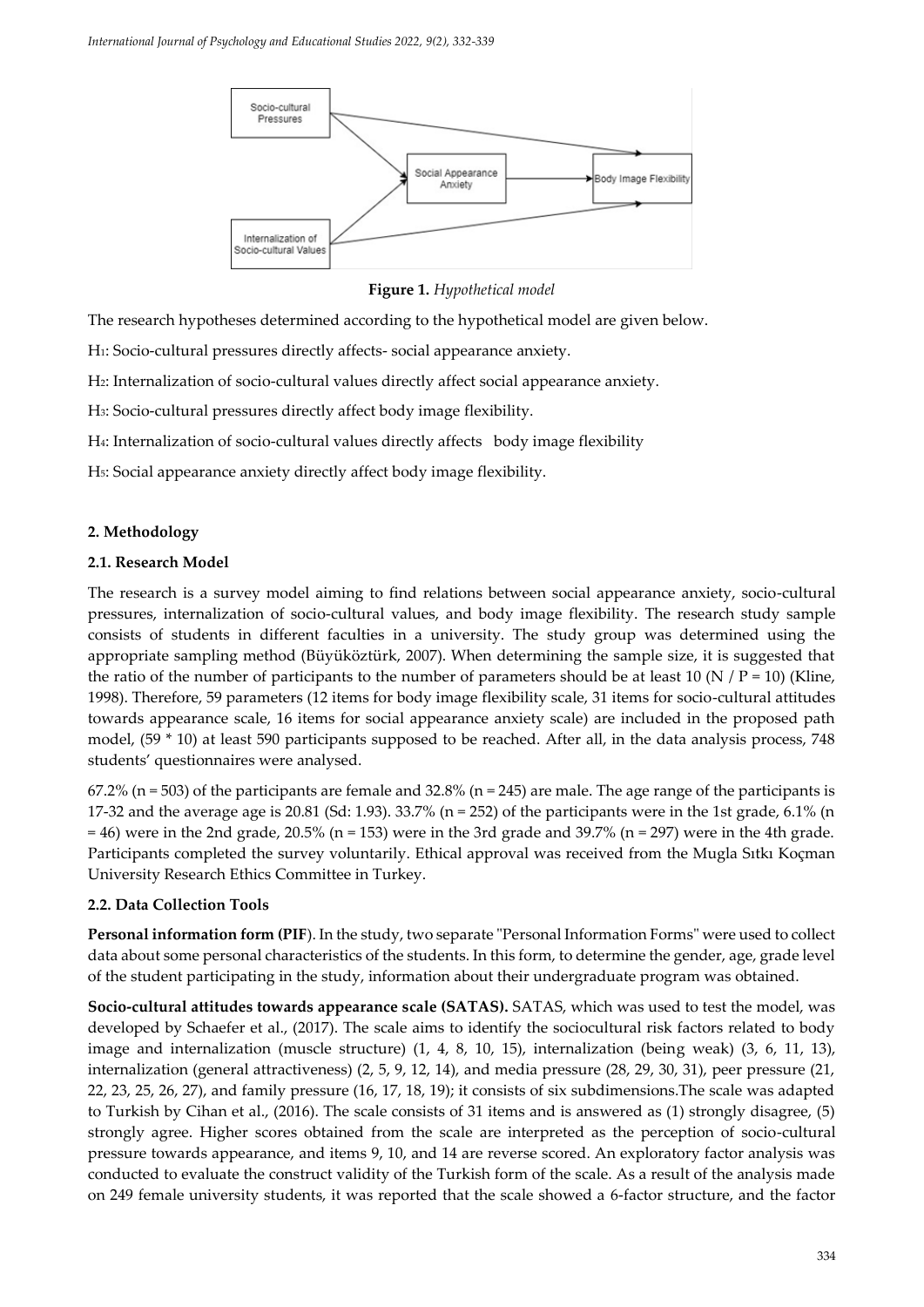loads of each factor were above .53. In addition, the eigenvalues are 2.15 for internalization (muscle structure), 1.47 for internalization (weakness), 3.27 for internalization (general attractiveness), 3.88 for media pressure, 9.21 for peer pressure, and 1.80 for family pressure. The internal consistency coefficients of Cronbach's alpha for the subscales range from .84 to .96. In the current study, the Cronbach's alpha reliability coefficient of the scale ranges from .88 to .92 for the subscales.

**Social appearance anxiety scale (SAAS).** SAAS was developed by Hart et al. (2008) to measure the social appearance anxiety levels of individuals. SAAS was adapted to Turkish by Doğan (2010). The scale consists of 16 items. It is answered between I strongly agree (5), strongly disagree (1), and it is a 5-point Likert type. The first item is scored in reverse. Increasing scores indicate higher social appearance anxiety. The psychometric properties of the Turkish form of SAAS were examined with 340 university students and it was reported that the scale had a single-factor structure as in the original ( $\chi$ 2 = 143.79, p < 0.01; RMSEA = 0.051; AGFI = 0.90; IFI  $= 0.99$ ; RFI = 0.98; NFI = 0.98; CFI = 0.99; GFI = 0.93). Besides, the correlation of the SSI Turkish form with the Fear of Negative Evaluation Scale is .60. The Cronbach's alpha internal consistency coefficient was .93, and the test-retest correlation made one month apart was .85. In this study, the Cronbach alpha reliability coefficient was calculated as .93.

**Body image flexibility scale (BIFS).** BIFS was developed by Sandoz et al. (2013) and consisted of 12 items. It is scored between "(1) Not at all suitable and (7) Completely suitable". The scores that can be obtained from the scale are 7-84. All items of the scale are scored in reverse. Thus, high scores obtained from the scale are interpreted as increasing body image flexibility. Turkish form of BIFS was made by Kaya (2019). Goodness of fit values for the tested model ( $\chi^2$  = 154.87; df = 54;  $\chi^2$  / df = 2.86; RMSEA = 0.08; CFI = .95; TLI = .94; GFI = .91; NFI = .92; IFI = .95) indicates that the available data set fits well with the tested model. One month after the first administration of the test, the correlation coefficient between the scores obtained by applying the test for the second time to the same participants was.75. In the positive direction between the first and the last test scores of the BIFS ( $r = .88$ ,  $p < .01$ ). BIFS has a negative and significant correlation with Social Appearance Anxiety Scale ( $r = -.50$ ,  $p < .01$ ) and its correlation with the Self-Concept Scale ( $r = .43$ ,  $p < .01$ ) is positive and significant. These results are evidence of criterion-related validity.

To test the construct validity of the scales for this study, a CFA was performed in which the originals of each scale were retained. Table 1 contains the fit indices for the CFA analysis of BIF, SAAS, and SATAS.

| <b>Table 1.</b> CLITIMINS 01 DII, 011110, 0110 0111110 |            |     |     |     |     |     |              |  |
|--------------------------------------------------------|------------|-----|-----|-----|-----|-----|--------------|--|
|                                                        | $\sqrt{2}$ | αr  | CFI | GFI | NFI | ΙFΙ | <b>RMSEA</b> |  |
| BIF                                                    | 379        | 54  | .   | .90 |     | .94 | .08          |  |
| <b>SATAS</b>                                           | 2180.27    | 370 | .94 | .82 | Q٥  | .94 | .08          |  |
| SAAS                                                   | 546.89     | 102 | .98 | q٥  | .99 | .98 | .07          |  |

**Table 1.** *CFA Analysis of BIF, SAAS, and SATAS*

When Table 1 is examined, it is seen that the BIF fit well in accordance with the original single-factor structure  $(\chi$ 2 = 379, df = 54, p < .01; CFI = .91; GFI = 90; NFI = .91; IFI = .94; RMSEA = .08). It is seen that SATAS fit well in accordance with the original structure ( $\chi$ 2 = 2180.27, df = 370, p < .01; CFI = .94; GFI = 82; NFI = .92; IFI = .94; RMSEA = .08). It is seen that the SAAS has a good fit in accordance with the original structure ( $\chi$ 2 = 546.89, df = 102, p < .01; CFI = .98; GFI = 92; NFI = .99; IFI = .98; RMSEA = .07). All these findings provide evidence of the construct validity of the BFI, SAAS and SATAS.

#### **2.3. Analysis of Data**

Before the analysis, outliers in the data set were excluded based on standardized z scores. 13 of the questionnaires were omitted from analyses because they had higher z values ( $z \ge 3$ ). Also, it was determined according to VIF values whether there is a multi-linearity problem.

The Mahalanobis test was also performed to examine outliers, and three observations with high distance values were removed from the data set. Besides, it was examined whether there is a multi-connection problem in the data set. Since the VIF value was seen to be between 5-10, it was observed that there was no multiconnection problem. To test for mediation suitability, we examined whether the data set had a normal distribution. For this purpose, skewness and kurtosis tests were performed for each variable. According to the results obtained, the data set has a normal distribution. Table 2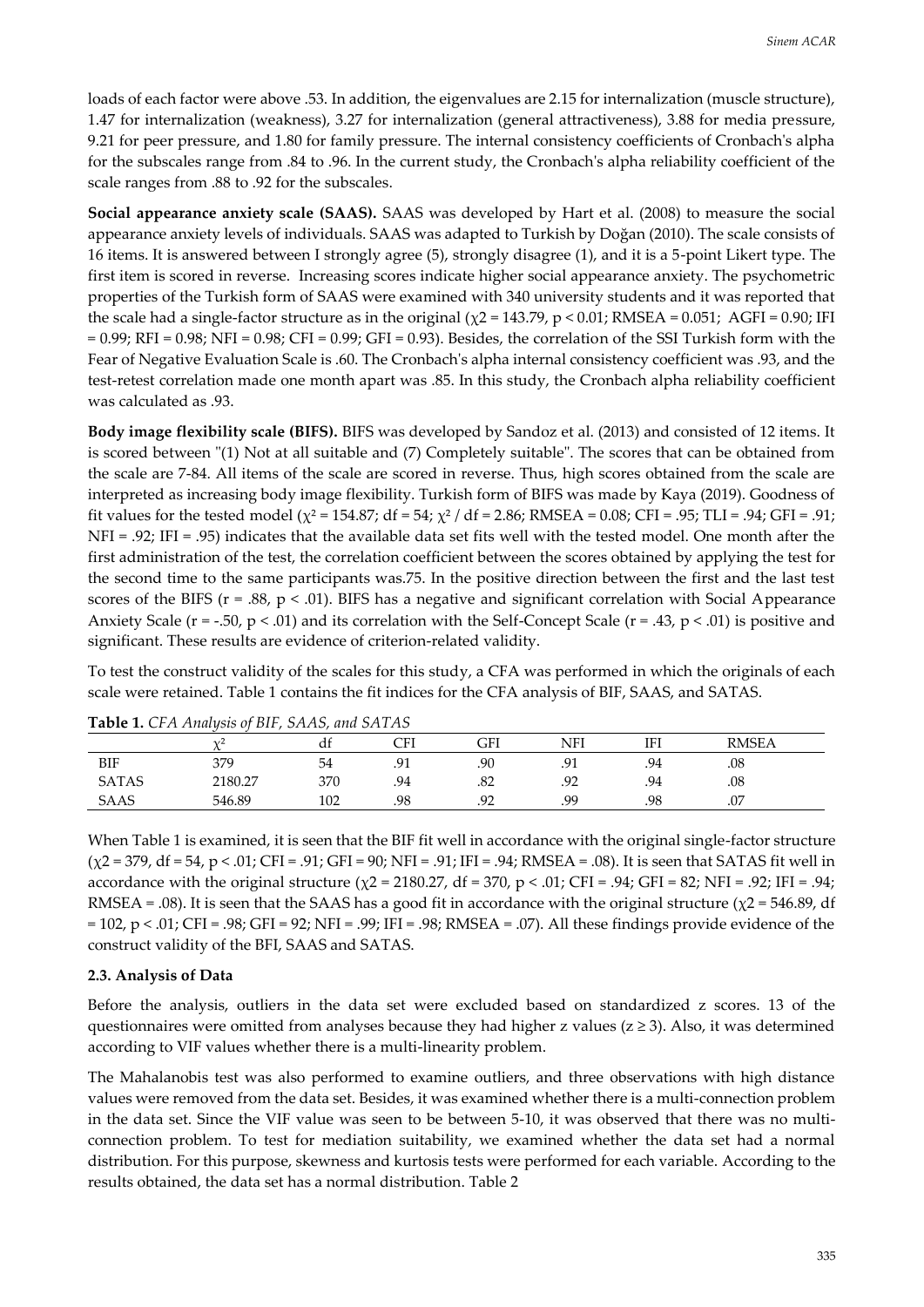**Table 2.** *Skewness and Kurtosis Results of the Variables*

|              | $\frac{1}{2}$ | a+  | CFI | GFI          | <b>NFI</b>                | ITI<br>1F I | RMSEA |
|--------------|---------------|-----|-----|--------------|---------------------------|-------------|-------|
| <b>BIF</b>   | 379           | 54  | .91 | .90          | Q <sub>1</sub><br>.       | .94         | .08   |
| <b>SATAS</b> | 2180.27       | 370 | .94 | .82          | Q <sub>2</sub><br>$\cdot$ | .94         | .08   |
| SAAS         | 546.89        | 102 | .98 | റ<br>$\cdot$ | .99                       | .98         | .07   |

When Table 2 is examined, the skewness and kurtosis values of the groups' BIF, SAAS, and SATAS scores are between the limits of -1.96 and +1.96. Therefore, it can be said that these values meet the normal distribution assumption. Confirmatory Factor Analysis was analysed primarily to test moderation models in the study. Afterwards, correlation coefficients were examined to determine the relationships between variables, and the next mediation analysis was performed. In the model testing, mediation analyses were applied. .05 significance level was taken as the criterion for determining the findings' significance. Jamovi and SPSS 21.00 package programs were used to analyse the data.

#### **2.4. Ethical**

In this study, all rules stated to be followed within the scope of "Higher Education Institutions Scientific Research and Publication Ethics Directive" were followed. Ethical Review Board Name: Muğla Sıtkı Koçman University Ethics Committee. Date of Ethics Evaluation Decision: 15.01.2018 Ethics Assessment Document Issue Number: 2

#### **3. Findings**

In this section, descriptive statistics results from variables are presented. In Table 3, means, standard deviation values, and correlations of variables are reported.

|                | $\cdots$<br>BIF | SAAS   | SATAS (internalization of<br>sociocultural values) | SATAS (sociocultural<br><i>pressures</i> ) |
|----------------|-----------------|--------|----------------------------------------------------|--------------------------------------------|
| Mean           | 63.3            | 31.7   | 7.86                                               | 4.88                                       |
| Med            | 66              | 30     | 7.76                                               | 4.25                                       |
| Sd             | 13.9            | 11.6   | 1.64                                               | 1.96                                       |
| 1              |                 |        |                                                    |                                            |
| 2              | $-.52*$         |        |                                                    |                                            |
| 3              | $-.51*$         | $.39*$ |                                                    |                                            |
| $\overline{4}$ | $-.40*$         | $.45*$ | .30                                                |                                            |

**Table 3.** *Descriptive Findings and Correlations of the Variables*

*\*p < .001*

Table 3 presents descriptive statistics and correlations between variables of the model. According to analysis there is a significant relationship between all variables. As presented in Table 3, there is a negative and significant relationship between BIF and SAAS ( $r = -0.52$ ), BIF and SATAS (internalization of socio-cultural values) ( $r = -0.51$ ), BIF and SATAS (socio-cultural pressures) ( $r = -0.40$ ). There is a positive and significant relationship between SAAS and SATAS (internalization of socio-cultural values) (r = -.39), SAAS and SATAS (socio-cultural pressures) ( $r = .45$ ). There is also a positive and significant relationship between SATAS (internalization of socio-cultural values) and SATAS (socio-cultural pressures) (r = -.30).

Mediation analyses were used to determine whether sociocultural pressures and internalisation of sociocultural values predicted social body image flexibility by performing a simple regression analysis on the data. The results of the simple regression analysis are presented in Table 4.

|  |  |  | <b>Table 4.</b> Results for the Regression Model |
|--|--|--|--------------------------------------------------|
|--|--|--|--------------------------------------------------|

| Predictor                                  | Coeff.  | SЕ   |          |         |     | $R^2$ |  |
|--------------------------------------------|---------|------|----------|---------|-----|-------|--|
| Constant                                   | 103.41  | 1.98 | 52.03    | < 0.001 | .63 | .40   |  |
| Social appearance anxiety                  | $-0.38$ | 0.04 | $-9.54$  | < 0.01  |     |       |  |
| Internalization of<br>sociocultural values | $-2.90$ | 0.26 | $-10.98$ | < 0.01  |     |       |  |
| Sociocultural pressures                    | $-1.07$ | 0.22 | -4.71    | < 0.001 |     |       |  |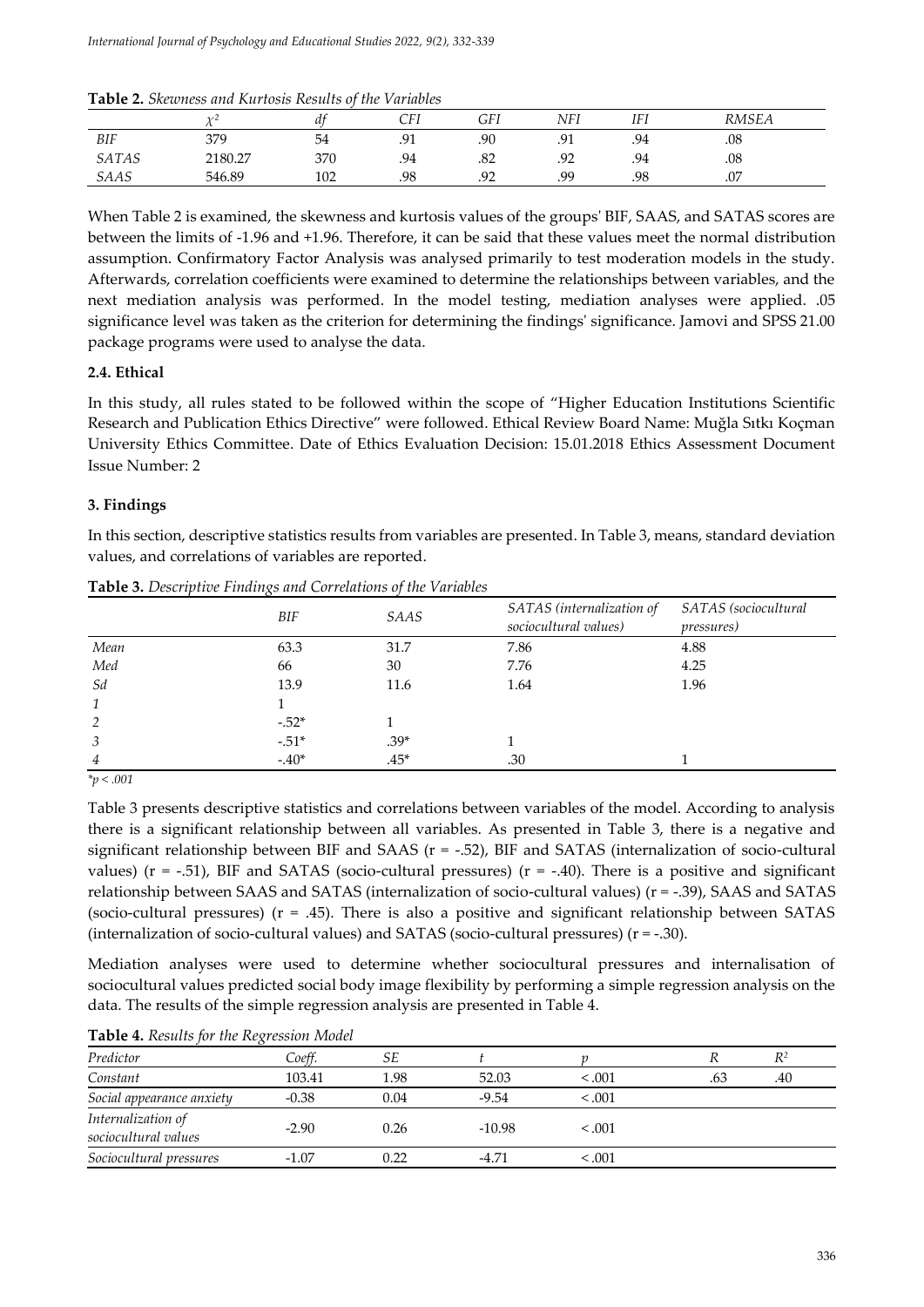As shown in Table 4, regression analysis showed whether social appearance anxiety, socio-cultural pressures, and internalization of socio-cultural values significantly and positively predicted body image flexibility (Coeff.  $=$  -.38, -2.90, -1.07,  $p < .001$ ). The result of mediating analysis is shown in Table 4 and Figure 2 below.



**Figure 2.** *Model of Mediational Role of Social Appearance Anxiety (Final Model)*

As presented in Figure 2 and Table 4, the results showed that socio-cultural pressures and internalization of socio-cultural values predicted social body image flexibility (Coeff. = .37, 95% CI: 1.81-2.57; p < .001; Coeff. = .27, 95% CI: 1.52-2.42; p < .001); besides, in the mediation analysis social appearance anxiety significantly predicted body image flexibility (Coeff. = -.31,  $95\%$  CI: (-.45) – (-.30); p < .01), and also decreased the effect of socio-cultural pressures on body image flexibility (from -.15 to -.11) and internalization of socio-cultural values on body image flexibility (from -.39 to -.08). Consequently, the results demonstrate the mediating role of social appearance anxiety on the relationship between socio-cultural pressures, internalization of socio-cultural, and body image flexibility.

#### **4. Conclusion and Discussion**

The current study examined the association between socio-cultural pressures and internalization of sociocultural values, social appearance anxiety, and body image flexibility. According to the mediation model, one of the findings is that internalization of socio-cultural attitudes and socio-cultural pressure directly predicts social appearance anxiety. From the point of view of ACT, internal experiences, feelings, and thoughts have a precursor, leading individuals to exhibit certain behaviours (Harris, 2016). Therefore, the internalization of socio-cultural attitudes and pressure can be considered premises in terms of social appearance anxiety. Similarly, Thompson and Stice (2001) stated that internalization of appearance-related norms was a risk factor for appearance-related disorders.

Another finding obtained in the mediation model is the internalization of socio-cultural attitudes and sociocultural pressure directly predicts body image flexibility. Although there is no study examining the relationships between these variables in the literature, Sabucedo (2017) reports a relationship between psychological flexibility and socio-cultural values. This finding of the research is in parallel with the finding of Sabucedo. Additionally, according to Stice and Agras (1998), socio-cultural pressures such as peers, family, and media pressure, individuals define beauty standard and these standard is how people perceive their bodies. As Leit et al. (2001) and Levinson et al. (1986) proposed, males and females desire to have similar body structures with ideal body symbols from the media. From this point of view, the more individuals are compatible with social standards about body image, the more they have a body image flexibility. Results of the current study is in line with the explanations of the referred authors.

Social appearance anxiety is individuals' anxiety about how they appear in social situations to be humiliated (Hart et al., 1989). Individuals with such anxieties are in a state of fusion with their thoughts triggered by both their internal and external life seems to be one of the reasons for the low BIE. The social appearance anxiety obtained in the mediation model directly predicts body image flexibility, supporting this idea. There is no direct study reporting a relationship between these two variables in the literature. As Shepherd et al. (2019) stated, lower levels of cognitive flexibility appear to be associated with higher levels of appearance-related anxiety or concern.

Finally, according to the findings, social appearance anxiety plays a mediating role between the internalization of socio-cultural attitudes and socio-cultural pressure and body image flexibility. On the other hand, the ability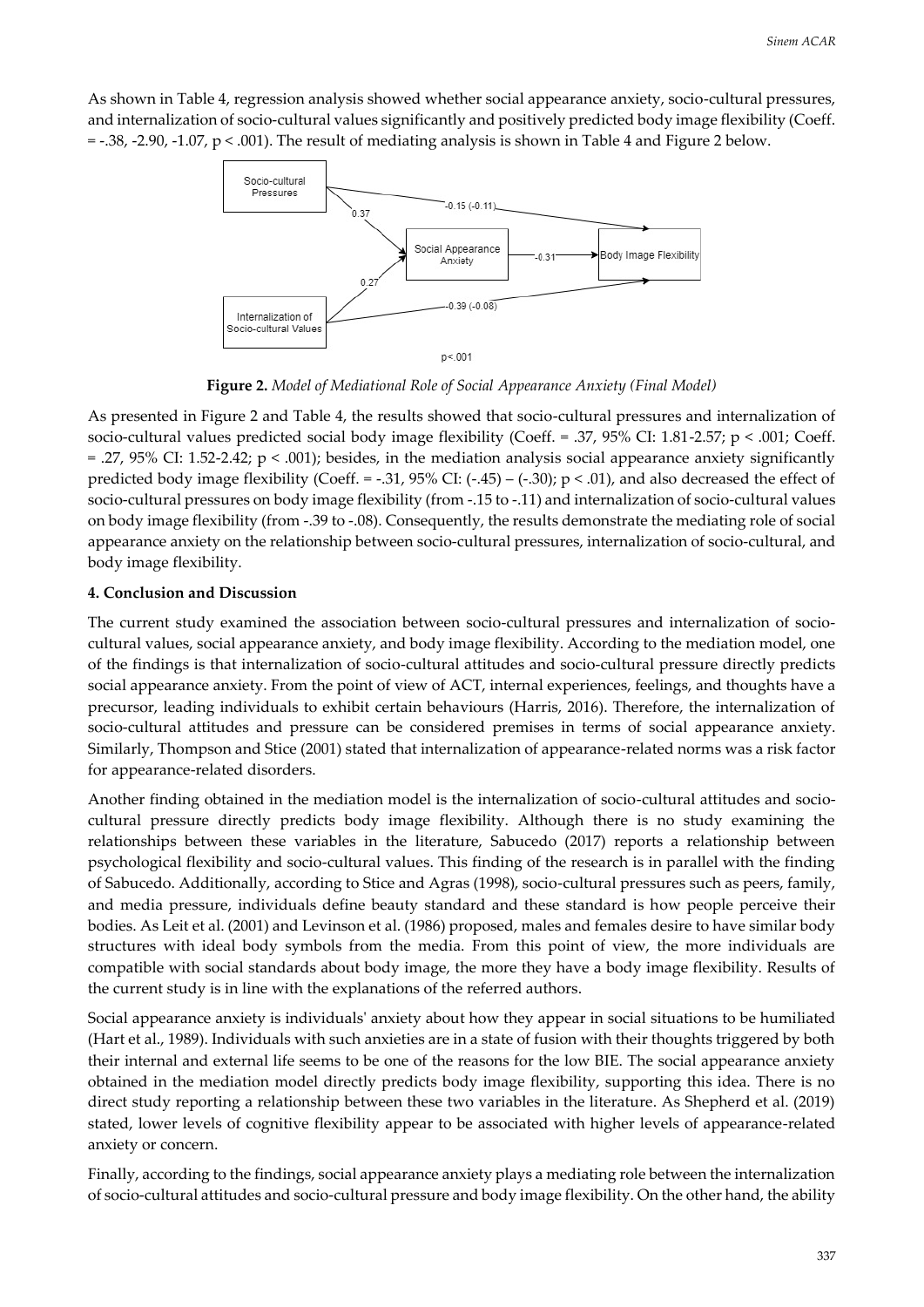to be open to compelling events and experiences related to the body image and supporting value-oriented behaviours (Sandoz et al., 2013), individuals with high social appearance anxiety may not have a high capacity to be open to challenging events related to their bodies (Wendel et al., 2012). Therefore, since these people struggle with compelling thoughts, feelings, and memories about their bodies, they increase the probability of cognitive fusion together with their efforts to control their thoughts, which may cause a decrease in BIF (Sandoz et al., 2010).

#### **5. Recommendations**

First, in this study, the model analysis was performed using the observed variables. It could be suggested that a similar study should be conducted using latent variables such as socio-cultural pressure and internalization of socio-cultural values. Second, the study was conducted with a nonclinical sample. Similar studies can be conducted in a clinical group with body image disorders.

#### **6. References**

- Arslangiray, N. (2013). *Üniversite öğrencilerinde beden imajının yordayıcıları olarak bağlanma stilleri ve toplumsal cinsiyet rolleri* [Unpublished master's thesis]*.* Hacettepe Üniversitesi, Ankara.
- Baş, B. H. (1996). *Boyun kanseri nedeni ile ameliyat olan hastalarda ameliyat öncesi ve sonrası beden imajı, benlik saygısı, depresyon durumları ile bakımda hemşirelerin karşılaştıkları güçlüklerin araştırılması* [Unpublished master's thesis]*.* İstanbul Üniversitesi, İstanbul.
- Büyüköztürk, Ş. (2007). *Sosyal bilimler için veri analizi el kitabı.* Pegem.
- Cash, T. F., Morrow, J. A., Hrabosky, J. I., & Perry, A. A. (2004). How has body image changed? A crosssectional investigation of college women and men from 1983 to 2001. *Journal of Consulting and Clinical Psychology, 72*(6), DOI: 1081.10.1037/0022-006X.72.6.1081
- Cihan, B., Bozo, Ö., Schaefer, L. M., & Thompson, J. K. (2016). Psychometric properties of the sociocultural attitudes towards appearance questionnaire-4-Revised (SATAQ-4R) in Turkish women. *Eating Behaviors, 21,* 168-171. DOI: 10.1016/j.eatbeh.2016.03.003
- Doğan, T. (2010). Sosyal görünüş kaygısı ölçeği'nin (SGKÖ) Türkçe uyarlaması: Geçerlik ve güvenirlik çalışması. *Hacettepe Üniversitesi Eğitim Fakültesi Dergisi, 39*(39).
- Goldfield, G. S., Moore, C., Henderson, K., Buchholz, A., Obeid, N., & Flament, M. F. (2010). Body dissatisfaction, dietary restraint, depression, and weight status in adolescents. *Journal of School Health, 80*(4), 186-192. DOI: 10.1111/j.1746-1561.2009.00485.x
- Gregg, J. A., Callaghan, G. M., Hayes, S. C., & Glenn-Lawson, J. L. (2007). Improving diabetes self-management through acceptance, mindfulness, and values: a randomized controlled trial. *Journal of Consulting and Clinical Psychology, 75*(2), 336. DOI: 10.1037/0022-006X.75.2.336
- Hart, T. A., Flora, D. B., Palyo, S. A., Fresco, D. M., Holle, C., & Heimberg, R. G. (2008). Development and examination of the social appearance anxiety scale. *Assessment, 15*(1), 48-59.
- Harris, R. (2016). *ACT i kolay öğrenmek* (F. Yavuz, Çev.). Litera yayıncılık.
- Hart, E.A., Leary, M.R., & Rejeski W.J. (1989). The measurement of social physique anxiety. *Journal of Spar & Exercise Psychology, 11*, 94-104.
- Hayes, S. C., Strosahl, K. D., & Wilson, K. G. (2011). *Acceptance and commitment therapy: The process and practice of mindful change.* Guilford Press.
- He, J., Cai, Z., Chen, X., Lu, T., & Fan, X. (2020). Validation of the Chinese version of the body image acceptance and action questionnaire and the mediating role of body image flexibility in the relationship between body dissatisfaction and psychological distress. *Behavior Therapy*, doi.org/10.1016/j.beth.2020.07.003.
- Kaya, S. (2019). *Kabul ve kararlılık yaklaşımı temelli grup psikoeğitiminin beden imgesi esnekliği üzerindeki etkisi* [Unpublished master's thesis]*.* Mugla Sitki Kocman University, Mugla.
- Kline, R. B. (2011). *Principles and practice of structural equation modelling.* Guilford Press.